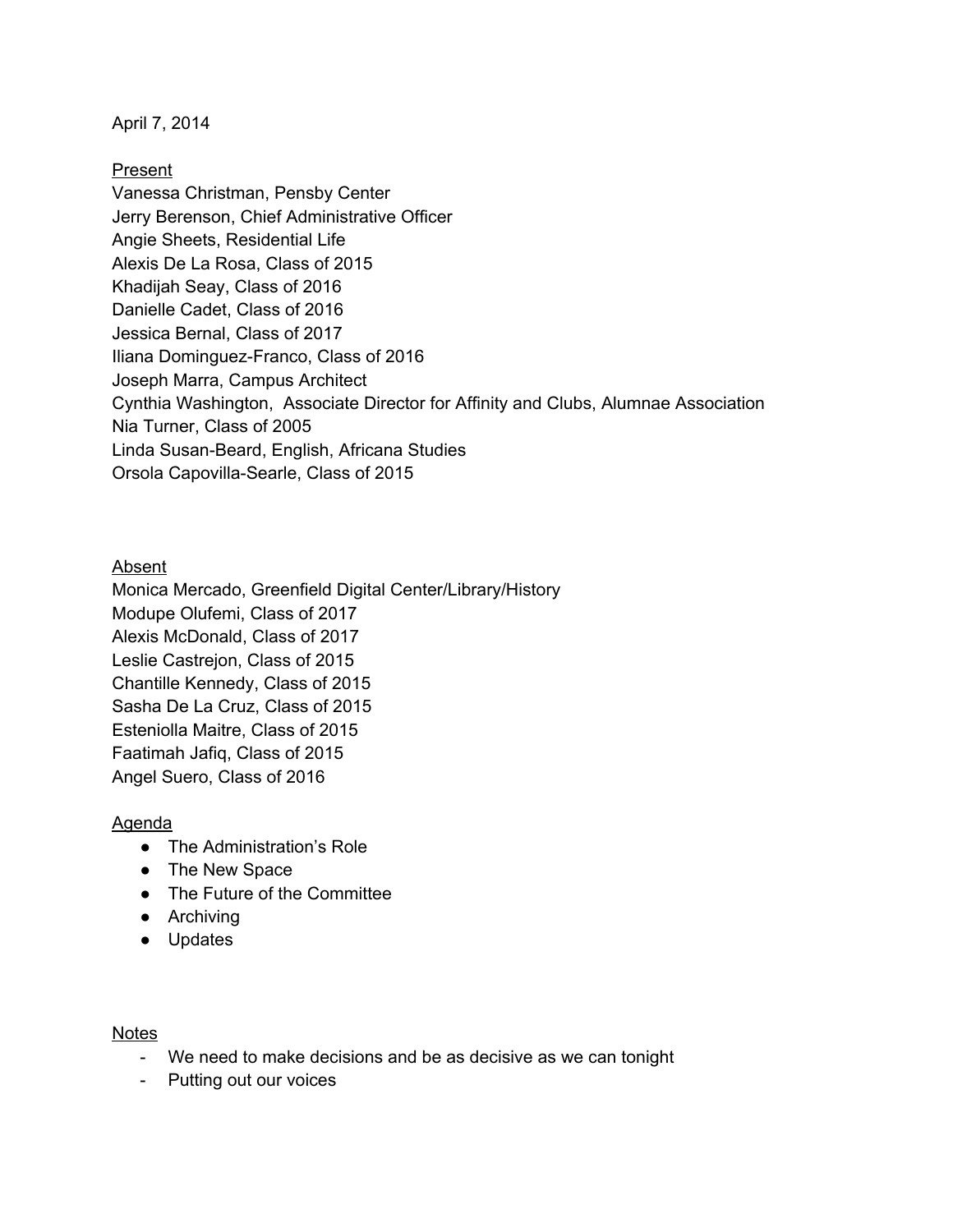- The Administration's Role
	- What is the fate of the old Perry House? What does the timeline look like? What will happen to the land? Who makes that call?
		- The old house will be demolished, we thought that would be the fate from the beginning
		- An investment of \$2 million would have been needed to renovate the house
		- Other houses on campus, e.g. Cartref, West House, will probably in the same place as Perry
		- Will probably be torn down sometime in July
			- Permit needs to be obtained
			- Make sure that all the hazardous material is removed before the house is torn down
				- There's no floor in the building now
		- Senior Staff makes the call (about the house being torn down)
			- Make sure people are on board or have any other ideas
	- What will happen to the grounds?
		- It will probably become grass
		- The neighbors would probably have objected to renovate the building for other purposes
		- Don't expect that they will ever build anything on that space
		- If we did build something someday it would probably be closer to New Gulph road
	- How can or should the administration/college help in establishing Perry House as a cultural center?
		- Where is the question coming from?
			- Admin/College acknowledging that real work happens there
			- Not just a gathering space
			- Respecting the space and official acknowledgement
			- Respecting the significance
				- Whether is it reactive or proactive
				- Intellectual and residential life on the campus
			- Respecting that Perry is important to our community
		- Financial backing/support?
			- Dean Balthazar has requested some funding for next fiscal year
			- Some additional funding has been requested
				- Budgeting has to get passed by Board of Trustees at the April 25, 2015 meeting
			- Sustained funding
				- What should that process look like?
				- Where should that money reside?
				- Complete onus of trying to figure out where to get money should not be dependent upon the students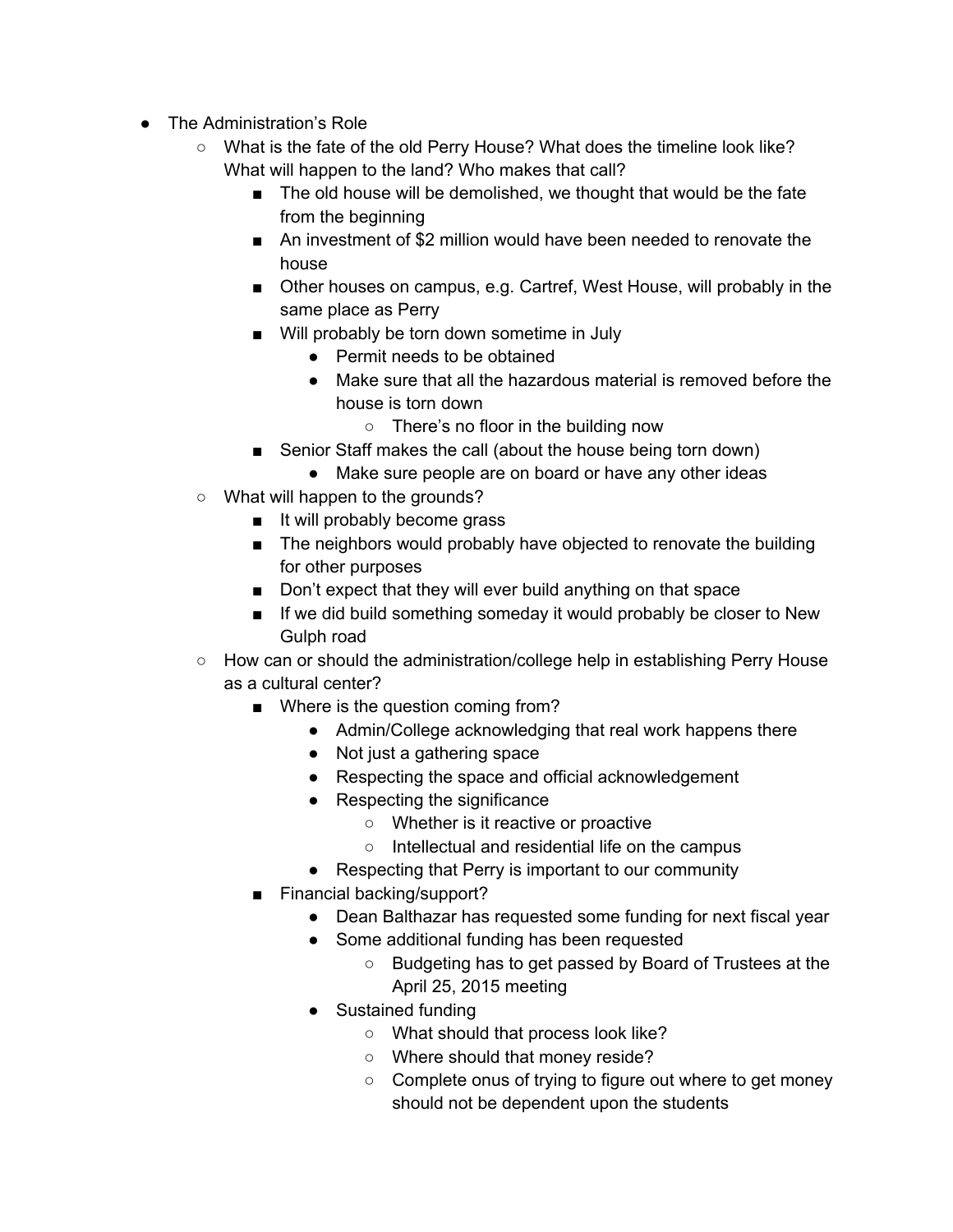- This might an opportunity for alumnae to also maintain funding moving forward
- This issue has been discussed with Dean Balthazar & Budgets Committee
- As we have events, we will be in a stronger place to request budgeting moving forward
- Diversity Leadership Group
	- Are we in a new dimension where we're doing something proactive rather than reactive?
	- Can this be apart of the intellectual life and residential life?
	- What is President Cassidy's role
	- Recognizing that the space is for current and future students
		- Current students and future students articulating what the space is going to be
- Communication to the committee and from the committee
	- Our role in communicating the commitment of the Board of Trustees & President
	- Hopefully the blog can be a space for that
		- Being clear and intentional in showing what's important to us (the college)

## The New Space

- Which part of Perry House the Cultural Center
	- Public Space vs Private Space
	- $\circ$  Is it just the library
	- Dorm Leadership Team
		- Making sure teas and DLT are catering to the
	- $\circ$  In the past (from Nia)
		- If you were the Black Cultural Center Head you coordinated the library
			- Didn't have anything to do with the residential space
			- Center = a cultural space and an intellectual space
			- Schomburg Center in New York
				- microcosm, what Perry could be one day
- How do students want support from alumnae/i
	- Symposium
	- Professor that researches black students experiences at women's college
	- Speakers
	- Can't really come up with programming for the space before seeing the space (size, dimensions, capacity, etc.)
- Who will be in charge of checking in and maintaining?
	- At Swarthmore there is a black cultural center advisor?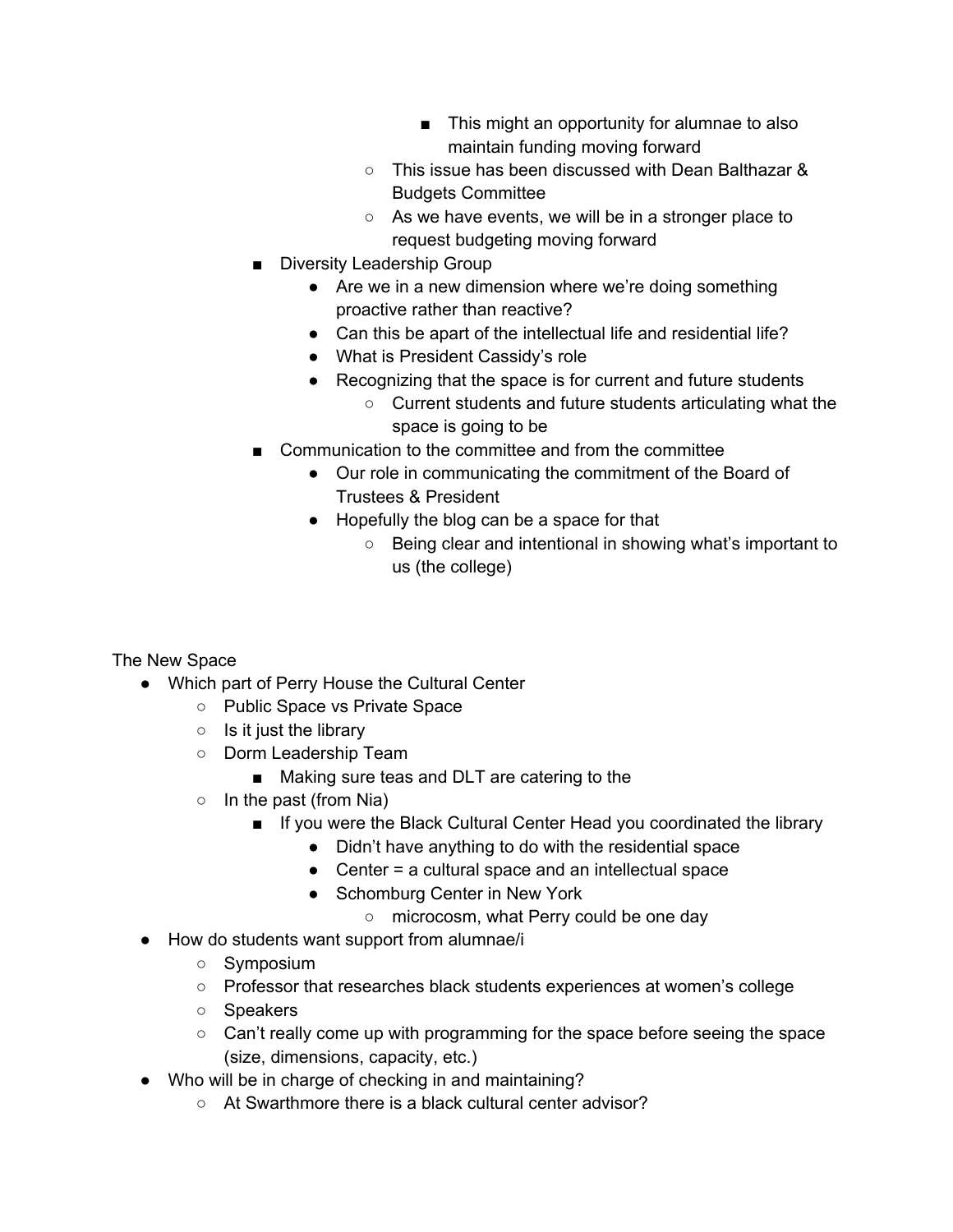- Is it Angie Sheets and ResLife?
- Is it the Pensby Center
- How to maintain the cultural center
	- In terms of having social events and how to take care of the elements that make them a cultural center
		- Like the space to be treated and respected as a cultural center versus a social center
			- e.g. having a party in the same space as lecture hall
			- there will be tension between it being a residential space and a public space
			- what is the impact going to be on the people that are living there?
				- e.g. the noise traveling
				- open space
		- Hours of operation
	- Special Collections
		- Concerns about humidity, light, length that they can be displayed, what can be brought into Perry House
		- Metal and stone objects easier to display
		- Cost of cases
- Naming the Space
	- Africana faculty talked about this
		- They are in unison about a name
			- *● Jessie Redmon Fauset House*
				- to give her a space she was deprived of
				- important in the Harlem Renaissance
				- novelist
				- exclusion/inclusion
				- celebrating culture
	- $\circ$  If everyone in this room is on board with this, do we need to present it to the President's Cabinet?
		- Would check in with Kim
	- Who do you need to get permission from to name a building after someone?
		- Ask her estate (Professor Beard researching this)
	- Nostalgia for the name of Perry
		- nostalgia about what happened there vs the name
	- Alum Perspective?
		- People are referring to Perry as Perry 2
		- Name hasn't really been discussed or posed to the BALC because of other events such as the walkthrough
	- Admissions & Tours
		- What would introducing Perry House in a tour look like?
		- Acknowledging the good and bad of BMC's history